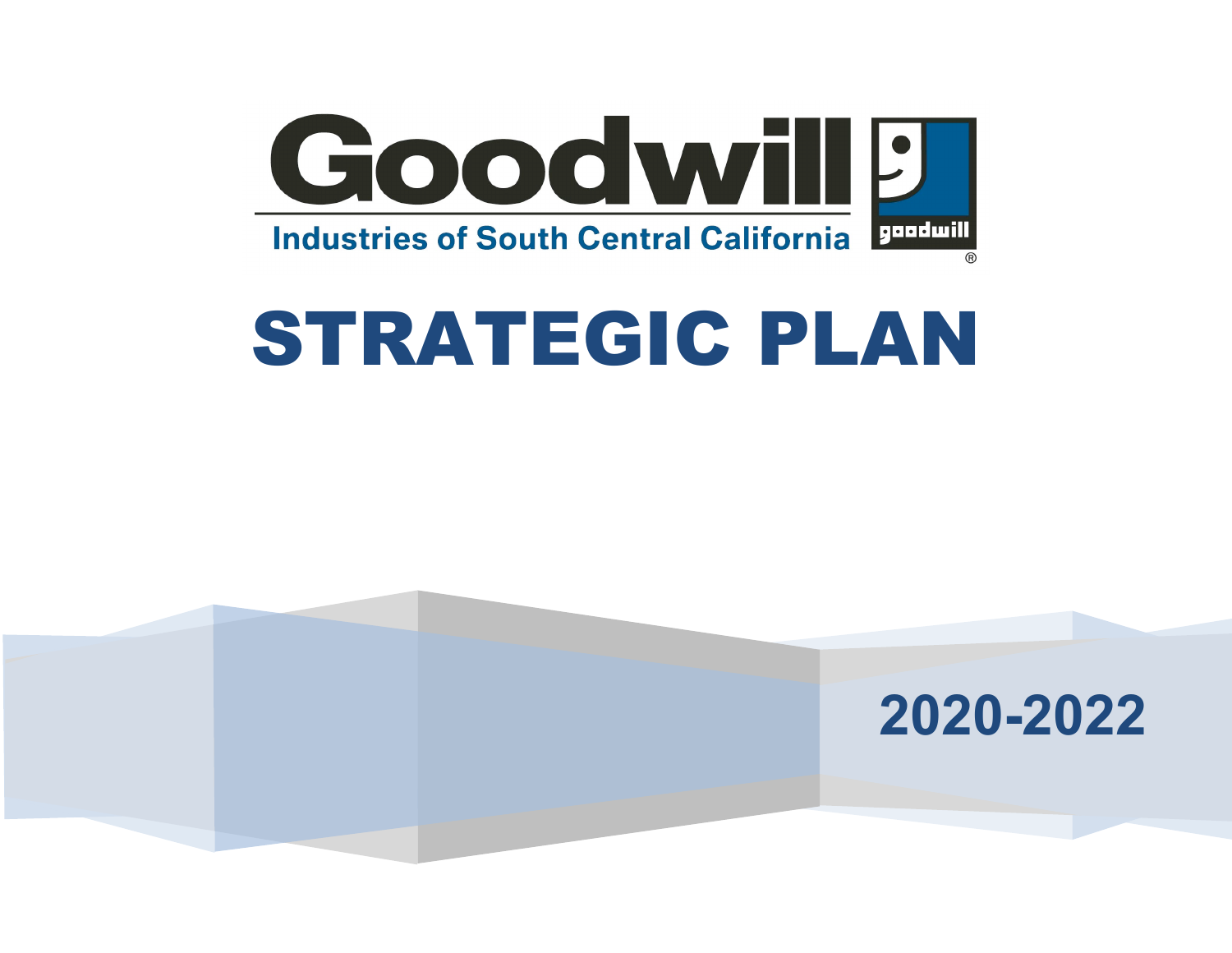| Executive Summary                          | Page 3  |  |
|--------------------------------------------|---------|--|
| Vision, Mission, and Values                | Page 4  |  |
| Organizational Goals                       | Page 4  |  |
| Strategies, Metrics, and Expected Outcomes | Page 5_ |  |
| Reporting on Progress                      | Page 9  |  |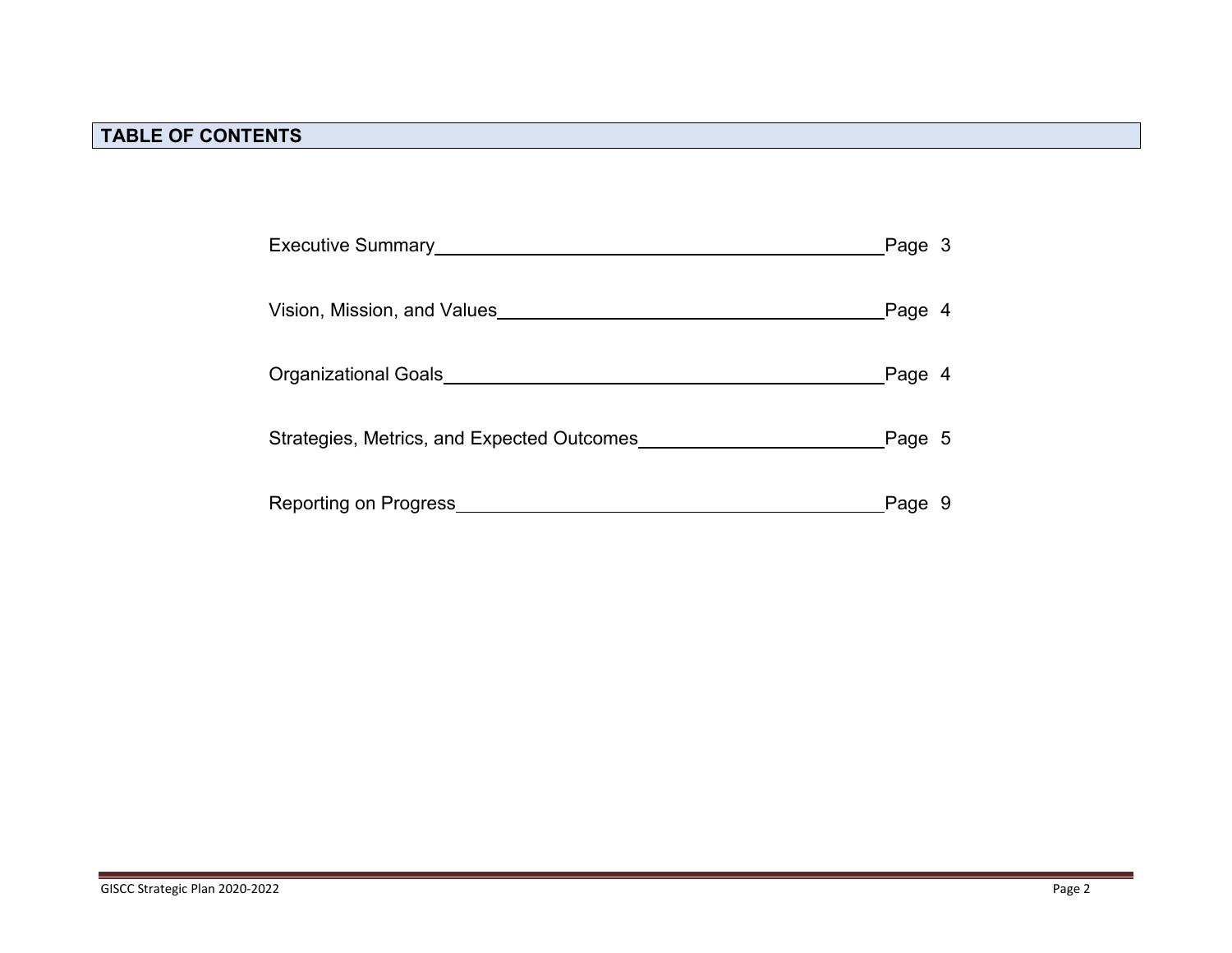# **EXECUTIVE SUMMARY**

#### **Organizational Description:**

Goodwill Industries of South Central California (GISCC) is a nonprofit, 501(c)(3) organization established to provide employment and employment-related services for people with disabilities, people with limited work history, people exiting the correctional system, and recipients of government support programs. Goodwill assists these individuals to become more independent and self-sufficient. Goodwill serves the Central California counties of Kern, Kings, and southern Tulare. Goodwill operates ten retail thrift stores, one ecommerce program, and one salvage/processing center. All revenues generated go directly to support Goodwill employment and training services.

## **History:**

Goodwill first came to Kern County as an extension of Goodwill Industries of Southern California (Los Angeles) and in 1986 became an autonomous entity that focused its efforts directly on the needs of local residents. The organization's primary goal is to serve individuals with barriers to employment. These barriers include, but are not limited to, disabilities, limited work history, limited education, limited English-speaking, lack of job skills, and basic skills deficiencies. Goodwill provides employment, job training, job placement services, and referrals to other community resources.

Goodwill is an organization with a 117-year track record of creating jobs and placing hard to place individuals in full time employment. Because of the unique nature of the Goodwill model, there are other associated benefits that are not yielded by conventional programs. These include: community development and redevelopment in the form of new or remodeled facilities (including occupied store fronts), often in depressed areas; new construction jobs and land purchases or leases; recycling donated items away from overburdened landfills and into the productive labor market; new and sustainable payroll within Goodwill for persons with disabilities and other special needs; and new taxes created by newly employed individuals.

GISCC is affiliated with Goodwill Industries International, Inc. and with the Council of California Goodwill Industries. GISCC is accredited by the Commission on the Accreditation of Rehabilitation Facilities (CARF).

## **The Planning Process:**

GISCC's planning process is designed to build on the accomplishments of past years and, at the same time, emphasize directions and priorities that will enhance the ability of the organization to expand and improve the delivery of mission services. In developing the new plan, GISCC utilized the framework of the 2018-2020 strategic plan and developed a draft 2020-2022 plan complete with specific strategies, metrics, baseline measures, and 2022 targets. This plan will replace the last year of the 2018-2020 strategic plan. The plan was designed as a continuing document to the previous planning.

The plan distills into a single document the organization's vision and mission, spells out the values or ideals that underpin the plan, and articulates specific strategies for achieving the three primary goals focusing on people, growth, and efficiency. But at its core, the strategic plan is a living, breathing document, an ever-evolving roadmap to guide this organization toward success and progress. While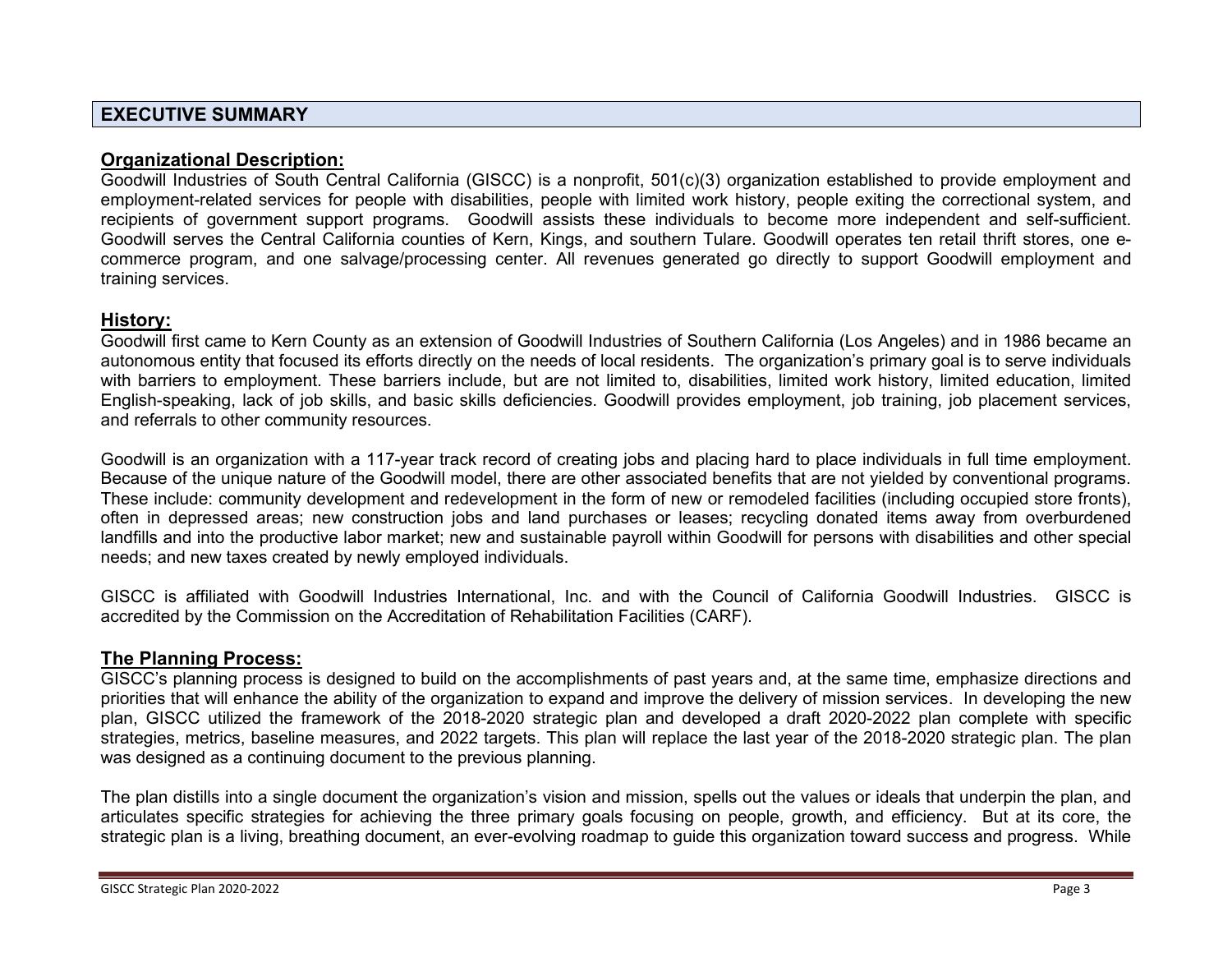the strategic plan may change over time, the foundation of organization's success and progress remains constant – a dedicated board and staff aspiring to further the mission of the organization throughout the GISCC territory.

#### **VISION**

Every person in Kern, Kings and southern Tulare counties has the opportunity to achieve his/her fullest potential through the power of work.

#### **MISSION**

Goodwill Industries of South Central California provides work opportunities and skills development to people with barriers to employment.

#### **VALUES**

- 1. **Accountability** We have a duty to each other to stay true to our mission and we seek to own our mistakes
- 2. **Integrity** We do what we say and say what we do. In all situations we have an expectation of ethical behavior
- 3. **Dignity** We respect the inherit value of each person
- 4. **Diversity & Inclusion** Enabling all to perform at their best so that every person can benefit from a collaborative culture
- 5. **Ingenuity** –Using creativity to move the company forward. We are open to new opinions, suggestions, and knowledge brought by the diversity of our workforce
- 6. **Opportunity** Providing a path forward for all people, this is who we are and what we do

## **ORGANIZATIONAL GOALS**

- I. People: We will advance our mission through improving the lives of the people we serve.
- II. Growth: We will advance our mission through the cultivation of resources.
- III. Efficiency: We will advance our mission through continuous improvement and innovation.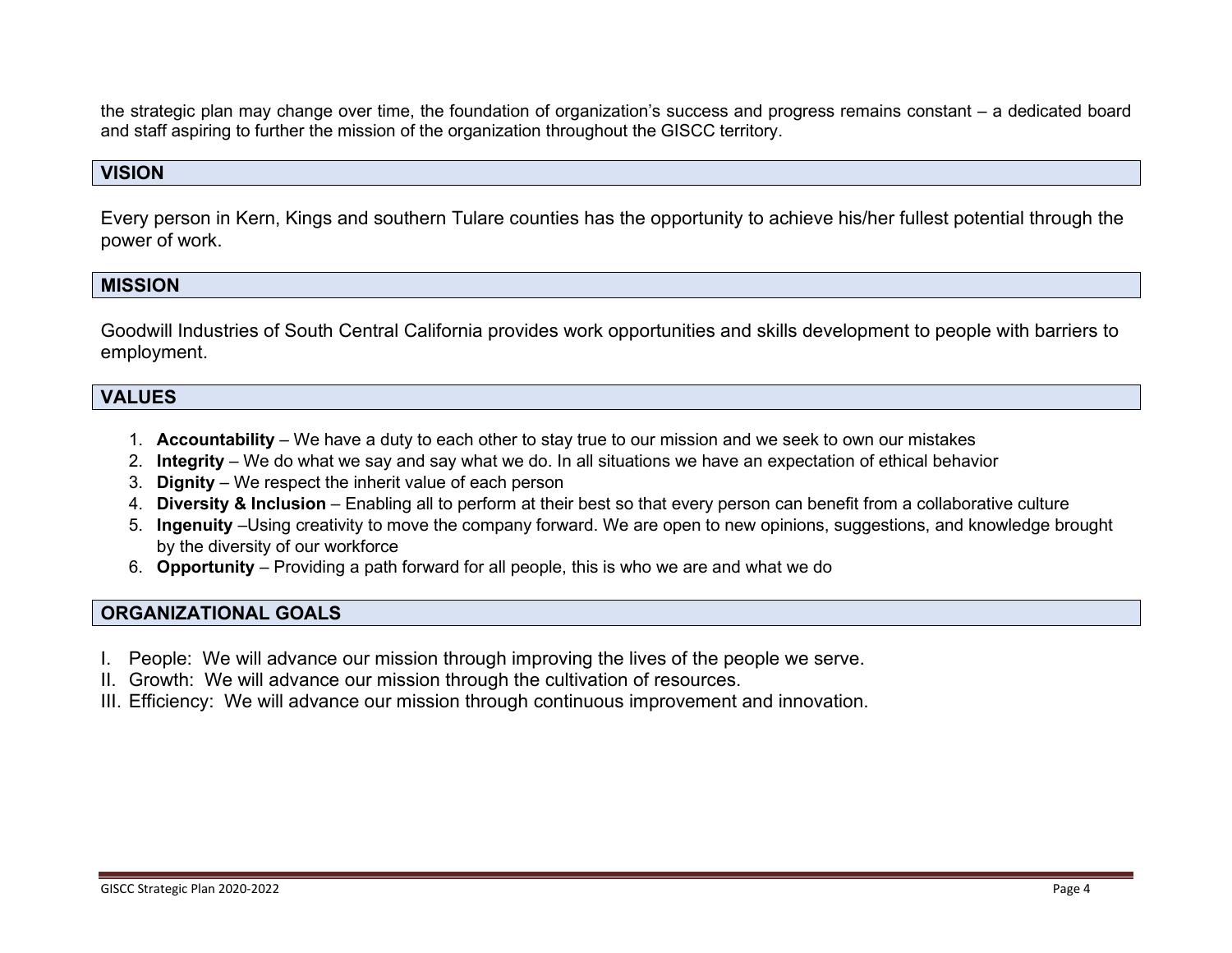#### **STRATEGIES, METRICS AND EXPECTED OUTCOMES**

**I.** People: We will advance our mission through improving the lives of people we serve. This will be satisfied through two primary constructs: 1) Workforce Development and 2) External Mission Services (Fee-For-Service). Goodwill will focus on stabilizing and then developing our workforce, investing in employees over the long term.

| <b>Strategy</b>                                                                                                                                                                    | <b>Metrics</b>                                                                  | 2018<br><b>Baseline</b> | 2019<br>Target | 2020<br><b>Target</b> | 2021<br><b>Target</b>              | 2022<br><b>Target</b> |  |
|------------------------------------------------------------------------------------------------------------------------------------------------------------------------------------|---------------------------------------------------------------------------------|-------------------------|----------------|-----------------------|------------------------------------|-----------------------|--|
| <b>Workforce Development</b>                                                                                                                                                       |                                                                                 |                         |                |                       |                                    |                       |  |
| <b>Hire individuals</b><br>with barriers to<br>employment and<br>provide them<br>steady income to<br>help employees<br>achieve financial<br>independence                           | Percent of all hourly employees with a<br>self-documented barrier to employment | 71.6%                   | 89.7%          | 70.0%                 | 70.0%                              | 70.0%                 |  |
|                                                                                                                                                                                    | Number of individuals hired with a<br>vocational disability                     | 11                      | 18             | 20                    | 20                                 | 20                    |  |
|                                                                                                                                                                                    | Number of individuals hired with a<br>vocational disadvantages                  | 62                      | 86             | 70                    | 70                                 | 70                    |  |
|                                                                                                                                                                                    | Allocated full time positions (Defined as<br>greater than 35 hrs./wk.)          | 95.8%                   | 96.3%          | 95.0%                 | 95.0%                              | 95.0%                 |  |
| <b>Enhance on-going</b><br>learning, on-the-job<br>training, and job<br>development of<br>employees to<br>imporve internal<br>promotion potential<br>and financial<br>independence | Internal job promotion rate                                                     | 29.3%                   | 28.3%          | 40.0%                 | 45.0%                              | 50.0%                 |  |
|                                                                                                                                                                                    | Number of internal promotions resulting<br>in a wage increase                   | 19                      | 19             | 30                    | 33                                 | 37                    |  |
|                                                                                                                                                                                    | Average annual wage increase of all<br>promoted employees (\$/yr)               | 4,423<br>\$             | 4,500<br>\$    | 2,000<br>\$           | $\boldsymbol{\mathsf{S}}$<br>2,000 | \$<br>2,000           |  |
|                                                                                                                                                                                    | Average annual wage increase of all<br>promoted employees (%)                   | 25.1%                   | 25.0%          | 15.0%                 | 12.5%                              | 10.0%                 |  |
|                                                                                                                                                                                    | Average length of time (months) of all<br>internal promotions                   | 6.6                     | 5.2            | 12.0                  | 9.0                                | 6.0                   |  |
|                                                                                                                                                                                    | Employee turnover rate (%)                                                      | 48.7%                   | 28.3%          | 35.0%                 | 35.0%                              | 35.0%                 |  |
|                                                                                                                                                                                    | Positive turnover rate (%)                                                      | n/a                     | n/a            | 12.0%                 | 12.0%                              | 12.0%                 |  |
|                                                                                                                                                                                    | Negative Turnover Rate (%)                                                      | n/a                     | n/a            | 23.0%                 | 23.0%                              | 23.0%                 |  |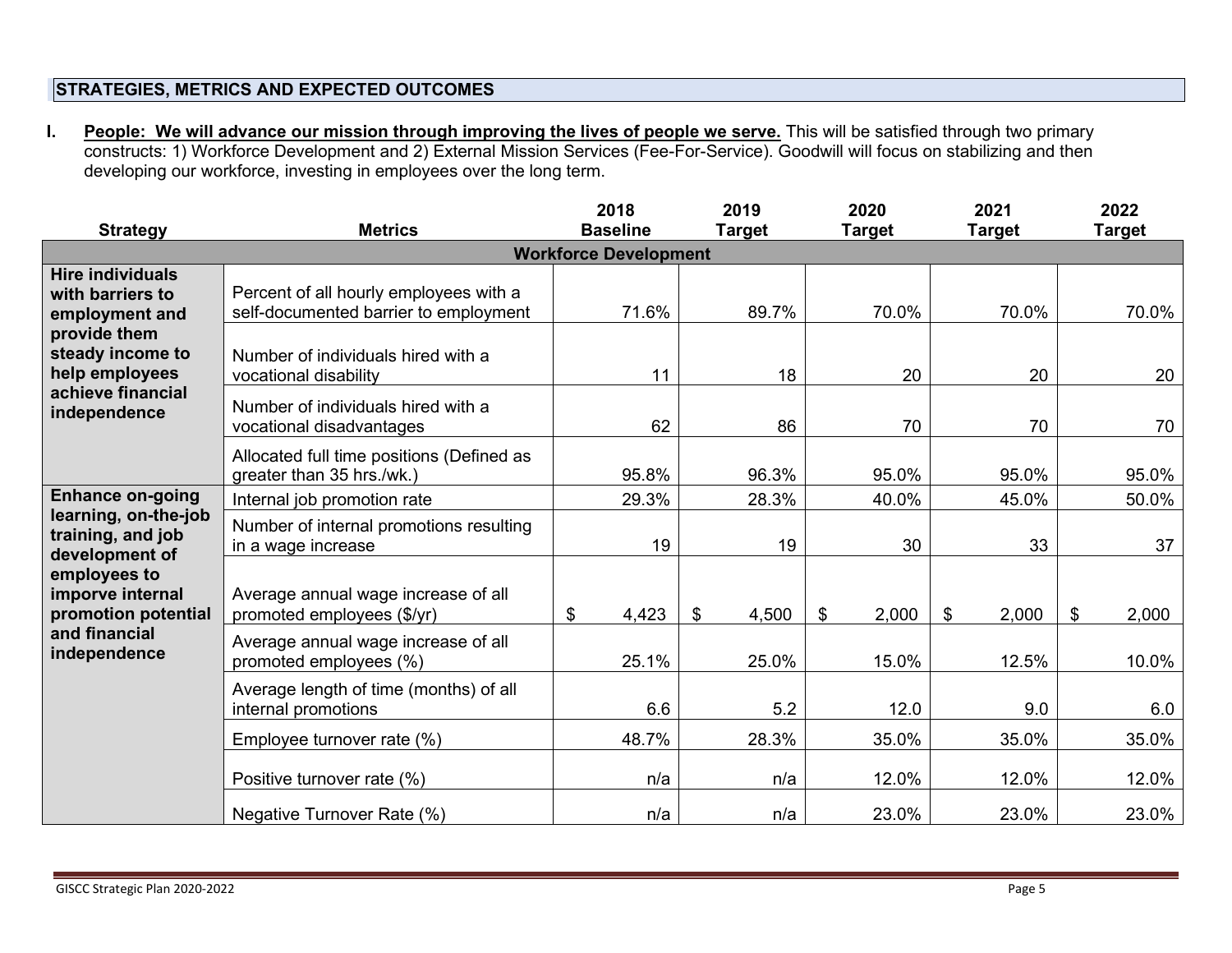| 2022<br>Target                                                                                                         |  |  |  |  |  |  |
|------------------------------------------------------------------------------------------------------------------------|--|--|--|--|--|--|
| <b>Metrics</b><br><b>Baseline</b><br><b>Strategy</b><br>Target<br>Target<br>Target<br><b>External Mission Services</b> |  |  |  |  |  |  |
| 55                                                                                                                     |  |  |  |  |  |  |
| 21,939<br>\$                                                                                                           |  |  |  |  |  |  |
| 27.0                                                                                                                   |  |  |  |  |  |  |
| 45.0%                                                                                                                  |  |  |  |  |  |  |
| 120                                                                                                                    |  |  |  |  |  |  |
| 30                                                                                                                     |  |  |  |  |  |  |
| 45                                                                                                                     |  |  |  |  |  |  |
|                                                                                                                        |  |  |  |  |  |  |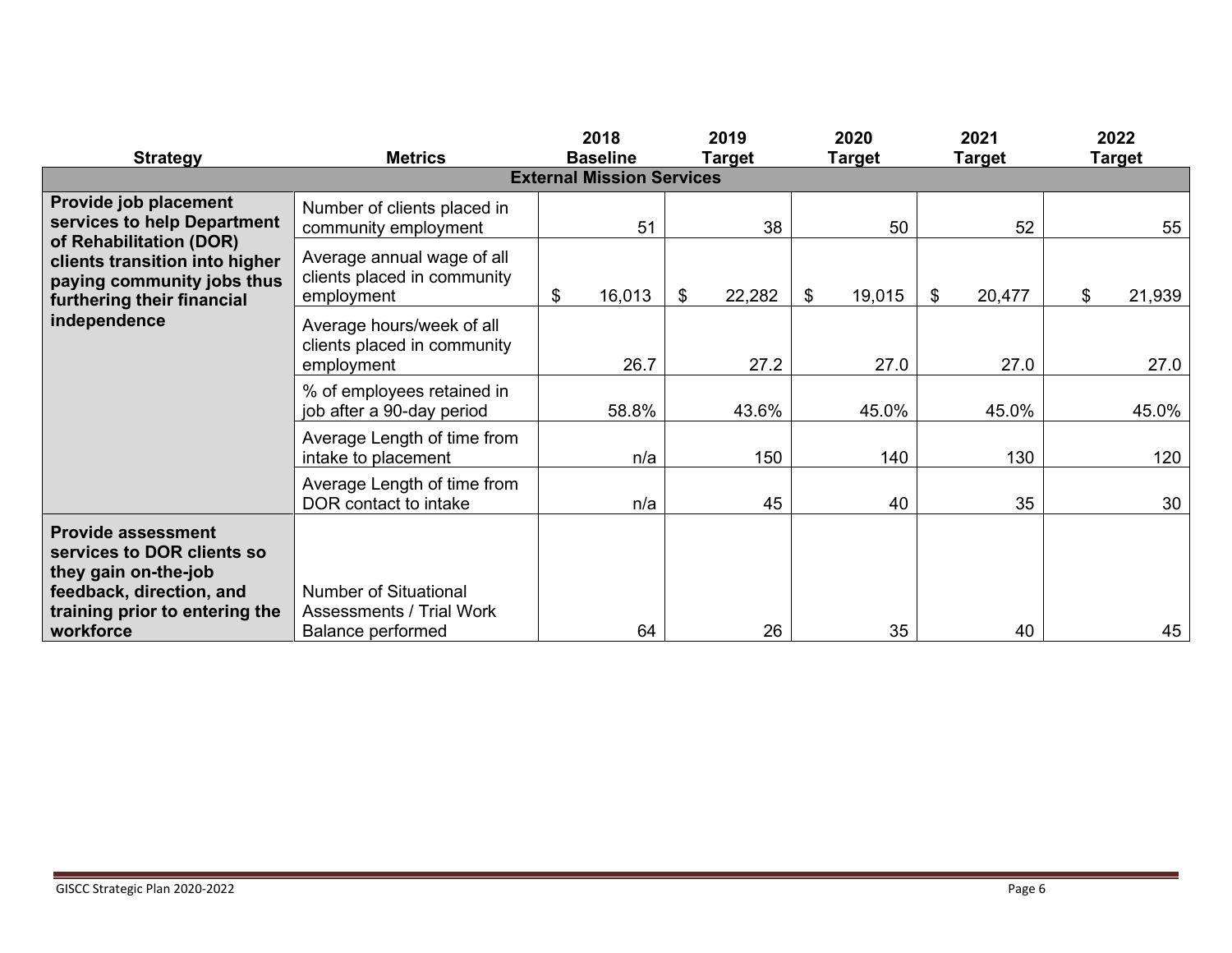**II. Growth: We will advance our mission through the cultivation of resources.** This will be satisfied through: 1) Strengthening Brick and Mortar Retail, 2) Growing E-Commerce Retail and 3) Growing Donations 4) Grow Fee-for-Service Revenue

|                                                  |                                                  | 2018            | 2019           | 2020            | 2021           | 2022           |  |
|--------------------------------------------------|--------------------------------------------------|-----------------|----------------|-----------------|----------------|----------------|--|
| <b>Strategy</b>                                  | <b>Metrics</b>                                   | <b>Baseline</b> | Target         | Target          | Target         | <b>Target</b>  |  |
|                                                  | <b>Company Growth (Effectiveness)</b>            |                 |                |                 |                |                |  |
|                                                  |                                                  |                 |                |                 |                |                |  |
|                                                  | <b>Retail Revenue</b>                            | \$14,773,493    | \$15,698,351   | \$15,960,708    | \$16,599,136   | \$18,989,412   |  |
|                                                  | Revenue per Household                            | 39.41<br>\$     | 41.88<br>\$    | 42.58<br>\$     | 44.28<br>\$    | 50.66<br>\$.   |  |
| Increase physical<br>retail store revenue        | Store Revenue per sq.ft. of selling<br>space     | \$185.27        | \$218.11       | \$226.83        | \$235.91       | \$245.34       |  |
| Increase e-commerce<br>revenue                   | E-commerce Revenue                               | ,251,995<br>\$  | ,500,000<br>\$ | 1,560,000<br>\$ | ,622,400<br>\$ | ,687,296<br>\$ |  |
|                                                  | E-commerce Ranking (out of 131<br>agencies)      | 39              | 49             | 40              | 35             | 30             |  |
|                                                  | Sales Through Rate                               | 92.8%           | 95.0%          | 90.0%           | 85.0%          | 85.0%          |  |
|                                                  | Total # of Donations                             | 211,970         | 225,112        | 235,242         | 245,828        | 256,890        |  |
|                                                  | Donations Per Household                          | 0.60            | 0.60           | 0.62            | 0.64           | 0.66           |  |
| Increase number of<br>donations                  | Donations Per sq. ft. of retail selling<br>space | 3.22            | 3.23           | 3.38            | 3.53           | 3.69           |  |
| Increase revenue from<br><b>Mission Services</b> | Fee for Service Revenue                          | 260,741<br>\$   | 270,044<br>S   | 324,053<br>\$   | 330,534<br>\$  | 337,145<br>\$. |  |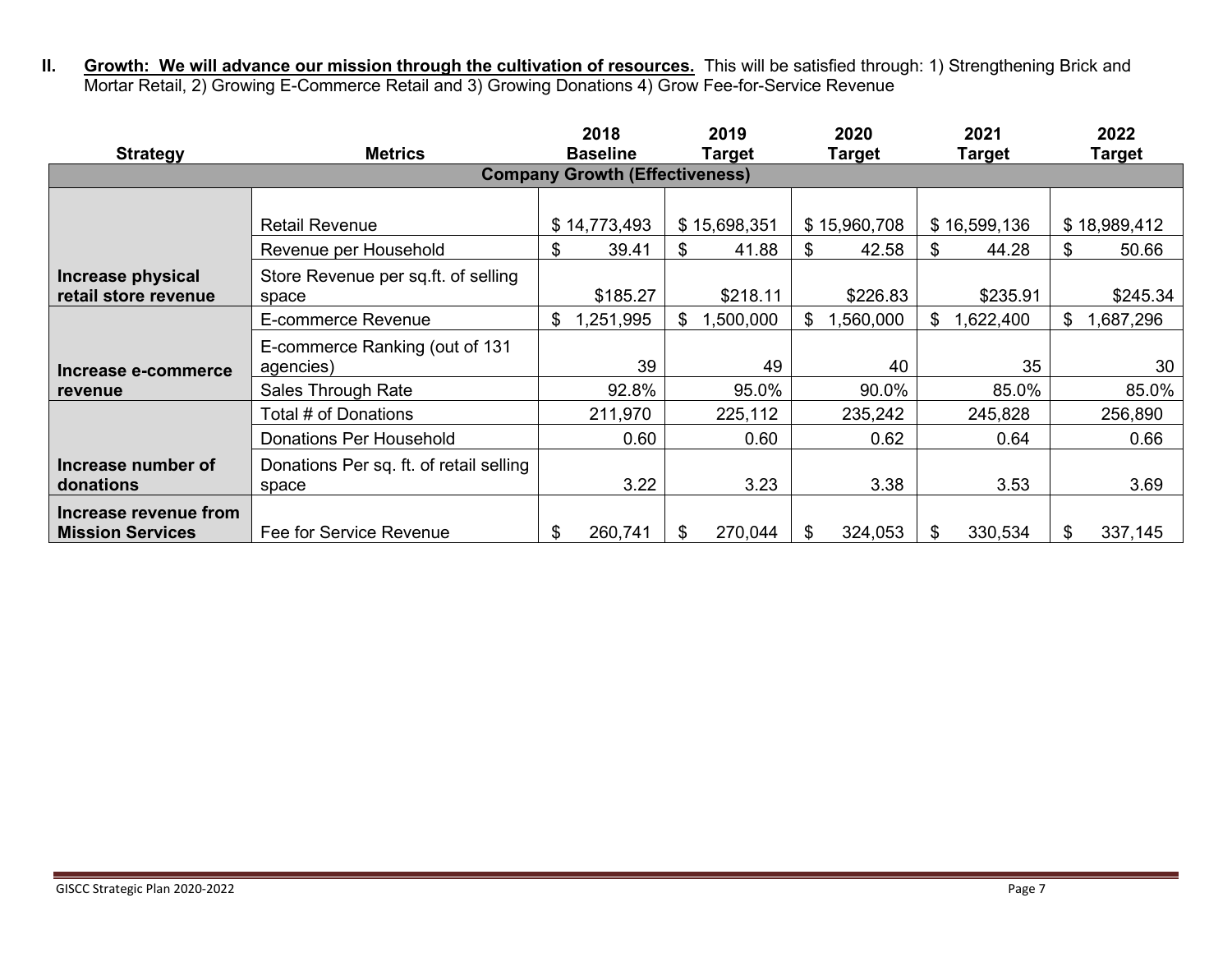**III. Efficiency: We will advance our mission through continuous improvement and innovation. This will be satisfied through: 1) Improved Processing, 2) Improved Safety Record and 3) Improved Balance Sheet.**

|                                                                                                                                      |                                               |               | 2019   | 2020   | 2021   | 2022   |
|--------------------------------------------------------------------------------------------------------------------------------------|-----------------------------------------------|---------------|--------|--------|--------|--------|
| <b>Strategy</b>                                                                                                                      | <b>Metrics</b>                                | 2018 Baseline | Target | Target | Target | Target |
| <b>Company Growth (Efficiency)</b>                                                                                                   |                                               |               |        |        |        |        |
|                                                                                                                                      | Net Profit per Household                      | \$5.25        | \$6.50 | \$5.00 | \$4.75 | \$6.00 |
|                                                                                                                                      | % of After Retail Revenue                     | 8.8%          | 8.3%   | 10.3%  | 11.0%  | 11.0%  |
| <b>Optimize donated goods</b><br>processing system                                                                                   | Retail Department expense to<br>revenue ratio | 86.7%         | 85.0%  | 87.0%  | 88.0%  | 83.0%  |
|                                                                                                                                      | <b>Experience Modification Rate</b>           | 248           | 213    | 200    | 195    | 190    |
| Provide on-going safety<br>training and promote<br>safety culture/awareness<br>to ensure each employee<br>is provided a safe working | Worker compensation claims                    |               |        |        |        |        |
| environment                                                                                                                          | per 100,000 payroll hours                     | 3.8           | 3.9    | 3.5    | 3.0    | 2.5    |
|                                                                                                                                      | <b>Current Ratio</b>                          | 1.68          | 2.35   | 2.25   | 2.00   | 2.25   |
|                                                                                                                                      | Net Worth Ratio                               | 0.20          | 0.25   | 0.30   | 0.35   | 0.40   |
| Improve organizational                                                                                                               | <b>Agency Expense to Revenue</b><br>ratio     | 96.8%         | 94.0%  | 97.0%  | 97.5%  | 95.0%  |
| financial health                                                                                                                     | Days of Cash on Hand                          | 21.3          | 39.0   | 41.0   | 42.0   | 45.0   |